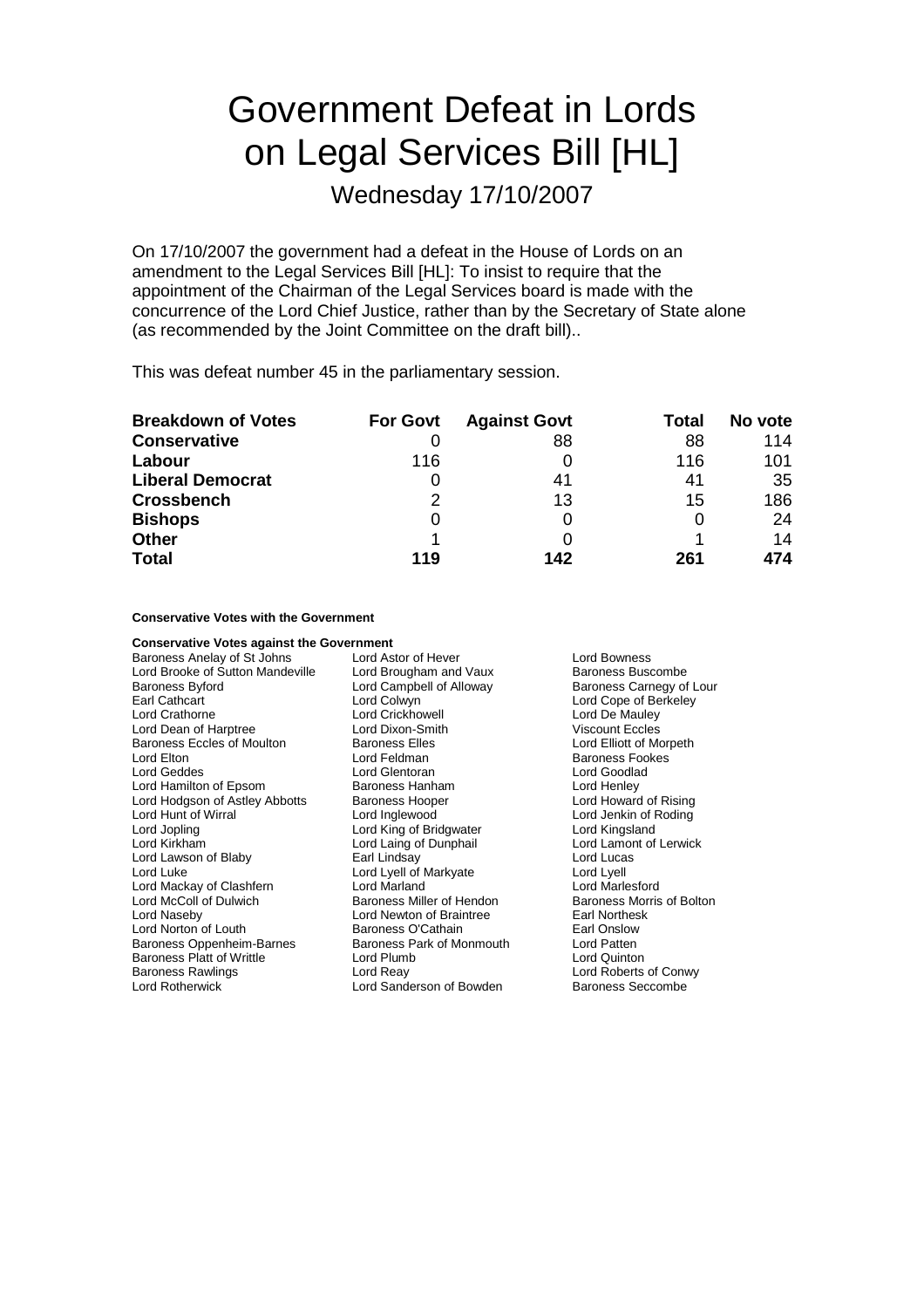Earl Selborne **Lord Selkirk of Douglas** Cord Selsdon<br>
Baroness Sharples **Lord Staw of Northstead** Lord Sheikh Baroness Shephard of Northwold Lord Trefgarne **Viscount Ullswater Community Community** Correspondent Viscount Ullswater Communication Corresponden<br>Correspondent Lord Wakeham Correspondent Baroness Warsi Lord Waddington Baroness Wilcox

Lord Shaw of Northstead Lord Sheikh<br>Lord Skelmersdale Lord Stewartby

### **Labour Votes with the Government**

Lord Dixon Lord Drayson Lord Dubs Lord Grocott **Lord Harris of Haringey**<br>Lord Haskel **Lord Haworth** Lord King of West Bromwich Baroness Ramsay of Cartvale Baroness Rendell Baroness Rendell Carty and Baroness Rendell Cord Rowlands Lord Tomlinson<br>Baroness Turner of Camden Baroness Vadera Lord Warner **Baroness Warwick of Undercliffe** 

Baroness Adams of Craigielea Lord Adonis Lord Ahmed **Baroness Amos** Cord Anderson of Swansea<br>Baroness Andrews **Baroness Andrews** Lord Archer of Sandwell **Baroness Ashton of Upholla** Baroness Andrews **Example 2** Lord Archer of Sandwell Baroness Ashton of Upholland<br>
Lord Baroness Ashton of Upholland<br>
Lord Baroness Ashton of Craigweil Lord Bilston Lord Boyd of Duncansby Lord Bradley Lord Bragg **Lord Brennan Collect Lord Brooke** of Alverthorpe<br>
Lord Brookman **Lord Burlison** Lord Burlison Lord Campbell-Savours Lord Brookman Lord Burlison Lord Campbell-Savours Lord Corbett of Castle Vale **Baroness Crawley** Lord Cunningham of Felling<br>Baroness David Baroness Crawley Corporation of Glen Clova Lord Davies of Coity Baroness David Lord Davidson of Glen Clova<br>Lord Davies of Oldham Baroness Dean of Thornton-le-Fylde Lord Desai Baroness Dean of Thornton-le-Fylde Lord Desai<br>Lord Dravson Lord Dubs Lord Elder Lord Evans of Parkside Lord Evans Cord Falconer of Thoroton<br>
Baroness Farrington of Ribbleton Lord Faulkner of Worcester Lord Filkin Baroness Farrington of Ribbleton Lord Faulkner of Worcester Lord Filkin Lord Foster of Bishop Auckland Baroness Gale<br>Baroness Gould of Potternewton Lord Graham of Edmonton Baroness Gibson of Market Rasen Baroness Gould of Potternewton Lord Graham of Edmontal Lord Graham of Edmonton<br>Lord Harris of Haringey Lord Hart of Chilton Lord Haworth Cord Haworth Cord Haworth Baroness Henig<br>
Baroness Hollis of Heigham Lord Howarth of Newport Baroness Howel Lord Howie of Troon **Lord Hoyle** Lord Hoyle **Lord Hughes of Woodside**<br>
Lord Hunt of Chesterton **Lord Hunt of Kings Heath** Lord Irvine of Lairg Lord Hunt of Kings Heath Lord Irvine Lord Irvine of Kings Heath Lord Irvine of Lairgin Lord Irvine of Lairgin C Baroness Jones of Whitchurch Lord Jones Control Lord Judd<br>
Lord King of West Bromwich Lord Kirkhill<br>
Lord Lea of Crondall Lord Lofthouse of Pontefract Lord Macaulay of Bragar Lord Macdonald of Tradeston<br>
Lord Maxton Cord Chudnal Baroness McDonagh Cord Baroness McIntosh of Hudnal Lord Maxton Baroness McDonagh Baroness McIntosh of Hudnall Baroness Morgan of Drefelin Baroness Morgan of Huyton<br>
Lord Patel of Blackburn Lord Pendry Baroness Morris of Yardley **Lord Patel of Blackburn** Lord Pendry<br> **Baroness Pitkeathley** Lord Puttnam Lord Puttnam Baroness Quin Baroness Pitkeathley The Lord Puttnam Corporation and Baroness Quindent Baroness Quindent Baroness At a Baroness Corporation Baroness Remote Baroness Remote Corporation Baroness Remote Baroness Remote Corporation Baroness Lord Sawyer **Baroness Scotland of Asthal** Lord Sewel<br>
Viscount Simon **Baroness Scotland Smith of Finsbury** Baroness S Viscount Simon **Viscount Simon** Lord Smith of Finsbury **Baroness Smith of Gilmorehill**<br>
Lord Snape **Consult Consult Consults** Lord Stone of Blackheath<br>
Baroness Symons of Vernham Lord Stone of Blackheath Baroness Symons of Vernham Dean<br>
Lord Taylor of Blackburn Baroness Thornton Baroness Taylor of Bolton and Lord Taylor of Blackburn and Baroness Thornton Lord Tunnicliffe<br>
Lord Tomlinson and Lord Triesman and Lord Tunnicliffe Baroness Whitaker **Lord Whitty Communist Communist Communist Communist Communist Communist Communist Communist Communist Communist Communist Communist Communist Communist Communist Communist Communist Communist Communist** Lord Woolmer of Leeds Lord Young of Norwood Green

Lord Bernstein of Craigweil Baroness Cohen of Pimlico Baroness Howells of St Davids Baroness Royall of Blaisdon Baroness Wall of New Barnet<br>Lord West of Spithead

**Labour Votes against the Government**

#### **Liberal Democrat Votes with the Government**

#### **Liberal Democrat Votes against the Government**

Lord Addington Lord Ashdown of Norton-sub-Hamdon Lord Avebury Baroness Barker Baroness Bonham-Carter of Yarnbury Lord Bradshaw<br>Lord Burnett Lord Cartile of Berriew Lord Chidgey Lord Burnett **Lord Carlile of Berriew** Lord Chidgey<br>
Lord Dykes **Lord Chidgey**<br>
Baroness Falkner of Margravine Lord Greaves Baroness Falkner of Margravine